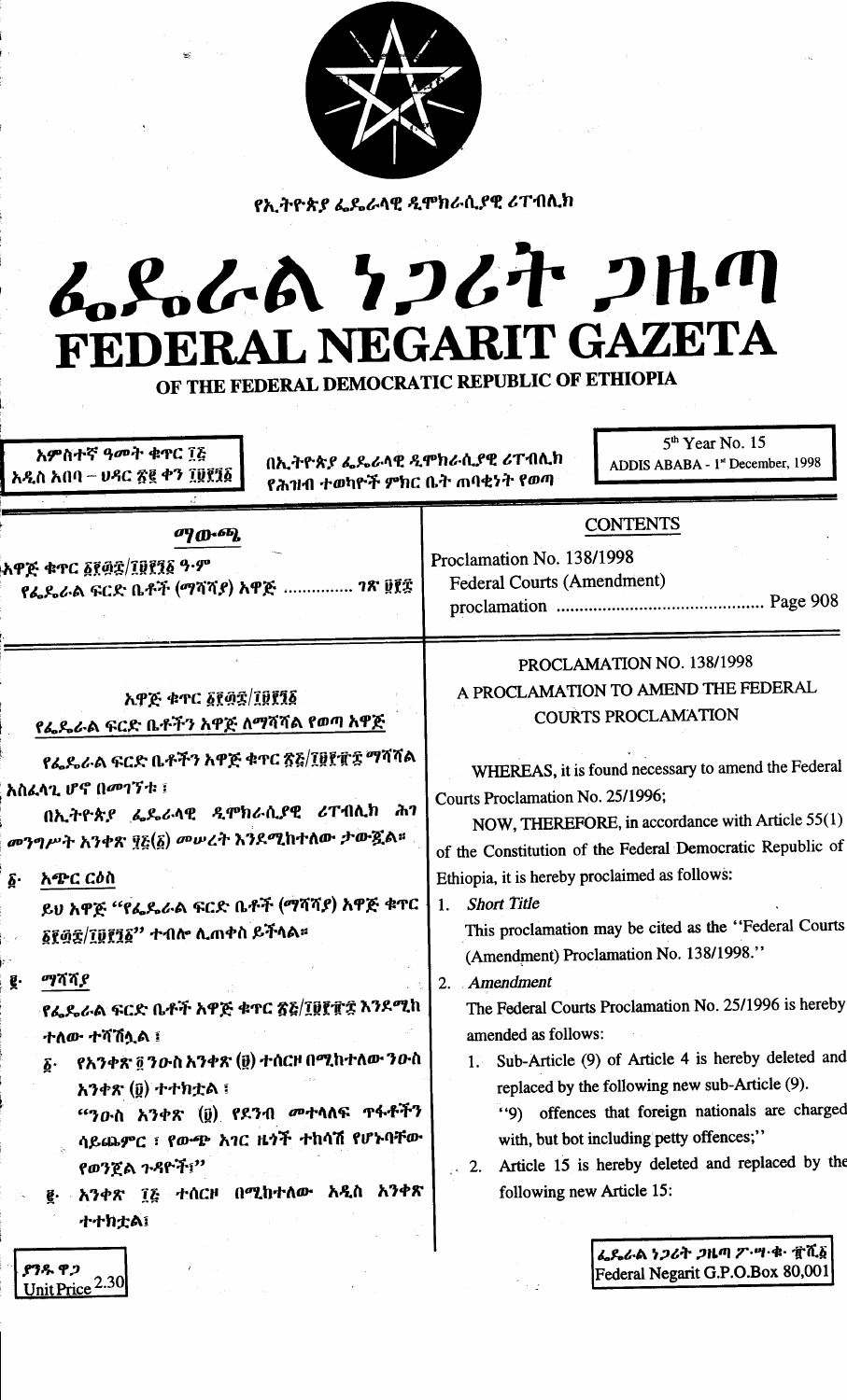1ጽ ፀየፀ ፌዴራል ነ*ጋ*ሪት *ጋ*ዜጣ ቁጥር ፲<u></u>፩ ሀጻር ፳፪ ቀን ፲፱፻፶፩ ዓ·**ም**·

Federal Negarit Gazeta — No. 15 1<sup>st</sup> December, 1998—Page 909

|                       | የፌዶራል የመጀመሪያ ደረጃ ፍርድ ቤት የወንጀል<br>$``\bar{1}\bar{c}$ . |  |
|-----------------------|-------------------------------------------------------|--|
|                       | የዳኝነት ሥልጣን                                            |  |
|                       | የፌዶፊል <i>የመጀመሪያ </i> ደረጃ ፍርድ ቤት በሚከ                   |  |
|                       | ተሉት የወንጀል ጉዳዮች ላይ የመጀመሪያ ደረጃ                          |  |
|                       | የዳኝነት ሥልጣን ይኖረዋል፤                                     |  |
| $\boldsymbol{\delta}$ | በዚህ አዋጅ አንቀጽ ፬ ንውስ አንቀጽ (፬)፣ (፩)፣ (፯) እና              |  |
|                       | (፯) በተመለከተው የወንጀል ጉዳዮች ፤                              |  |
| б.                    | በኋማ አልጸፉች አክለት የተሰጠጡ የደኝነት ሥልጠን                       |  |

- $\vec{e}$ እንደተጠበቀ ሆኖ በሥራ ላይ ባሉ ሌሎች ሕጐች ለአውራጀና ለወረዳ ፍርድ ቤቶች በተሰጡና በአዲስ አበባና በድሬዳዋ ውስጥ በሚነሱ የወንጀል ጉዳዮች፤''
- የአንቀጽ ፲፮ ንውስ አንቀጽ (፪) (ሀ) እና (ለ) ተሰርዘው ŕ. በሚከተሉት አዲስ ንውስ አንቀጾች  $g(v)$  እና (ለ) ተተክተዋል፤
	- ለፌዶሬራል ዳኞች አስተዳደር ጉባዔ የተሰጠው  $\epsilon \epsilon$ <sub>U</sub>) ሥልጣንና ተግባር እንደተጠበቀ ሆኖ፣ የፌዴራል ፍርድ ቤት ዳኞችን ይደለድላል ፣ ሥራ ይሰጣል፣ ያስተዳድራል፤
	- ለ) የ ለፌዴራል ፍርድ ቤቶች አስፈላጊ የሆኑ ሥራተ ኞችን ይቀተራል፡"
- በአንቀጽ ፲፯ ሥር አዲስ ንውስ አንቀጽ (፫) ተጨምሯል፤  $\boldsymbol{\tilde{0}}$  .
	- የፌዴራል ጠቅላይ ፍርድ ቤት ፕሬዚዳንት  $``\mathsf{f}$ . አስፈላጊ ሆኖ ሲያገኘው፤
		- ከሥልጣንና ተግባሩ በከፊል ለፌዴራል ከፍተኛና  $\boldsymbol{\theta}$ የመጀመሪያ ደረጀ ፍርድ ቤት ፕሬዚዳንቶች በውክልና ሊያስተላልፍ ይችላል።
		- ለ) በዚህ አንቀጽ ንውስ አንቀጽ (፪) (ለ) የተመለከ ተውን ሥልጣን በሥራ ላይ ሲያውል የፌዴራል ከፍተኛ እና የመጀመሪያ ደረጃ ፍርድ ቤት ፕሬዚዳ ንቶችን ፍርድ ቤቶቻቸውን በሚመለከት በተና ጠልም ሆነ በ*ጋራ አስተያየታቸውን እንዲ*ሰጡ ሊጠይቅ ይችላል።"
- የአንቀጽ ፲፰ ንውስ አንቀጽ (δ) እና (፪) ተሰርቨው  $\boldsymbol{\tilde{c}}$  . በሚከተሎት አዲስ ንውስ አንቀጽ  $(\underline{\delta})$  እና  $(\underline{\ell})$  ተተክ ተዋል፣

"አንቀጽ ፲፰ ስለፌዴራል ከፍተኛና የመጀመሪያ ደረጃ ፍርድ ቤት ፕሬዚዳንቶች ሥልጣንና ተግባር

የየፍርድ ቤቱ ፕሬዚዳንት፣

- ፍርድ ቤቱን ይወክላል ፣ ለዳኞች አስተዳደር ጉባዔ  $\boldsymbol{\delta}$ የተሰጠው ሥልጣንና ተግባር እንደተጠበቀ ሆኖ ፣ የጠቅላይ ፍርድ ቤት ፕሬዚዳንት በሚሰጠው ውክልናና መመሪያ መሠረት የፍርድ ቤቱን ዳኞች ይደለድላል፣ ሥራ ይሰጣል፣ ያስተዳድራል፤
- በአዋጁ አንቀጽ  $\tilde{B}$  (፫) (ሀ) እንደተመለከተው ę. በሚሰጠው ውክልናና መመሪያ መሠረት የፍርድ ቤቱን ሥራተኞች ያስተዳድራል።"

አንቀጽ ፳፫ ተሰርዞ በሚከተለው አንቀጽ ፳፫ ተተክቷል፤

- የፌዴራል የከፍተኛና የመጀመሪያ ደረጀ ፍርድ "ጽF· ቤቶች ችሎቶች፤
- የፌዶራል ከፍተኛና የመጀመሪያ ደረጃ ፍርድ δ. ቤቶች ለሥራቸው አስፈላጊ የሆኑ ችሎቶች ይኖሩ ዋቸዋል።

 $"15.$ Criminal jurisdiction of the Federal First Instance Court

The Federal First Instance Court shall have jurisdiction over the following criminal cases:

- 1) Criminal cases specified under sub-Article (4), (5),  $(6)$  and  $(7)$  of Article 4 hereof;
- without prejudice to judicial power vested in other  $2)$ organs by law, criminal cases under the jurisdictions of Awraja and Woreda courts pursuant to other laws in force as well as criminal cases arising in Addis Ababa and Dire Dawa."
- Sub-Articles  $(2)(a)$  and (b) of Article 16 are hereby  $3.$ deleted and replaced by the following new sub-Articles  $(a)$  and  $(b)$ :
	- $f'(a)$ without prejudice to the power and duty entrusted to the Federal Judicial Administration Commission, place as well as assign and administer judges of Federal Courts;
	- (b) employ personnel necessary for Federal Courts;"
- $4.$ The following new sub-Article (3) is added under Article  $16:$ 
	- $"3)$ the president of the Federal Supreme Court, where he deems it necessary, may;
	- $(a)$ delegate part of his powers and duties to the president of the Federal High Court or of the Federal First Instance Court.
	- (b) in the exercise of his power under sub-Article  $(2)(b)$ of this Article, solicit and obtain the separate or joint views of the Presidents of the Federal High Court and the Federal First instance Court, as concerns their respective court."
- $5<sub>1</sub>$ Sub-Article (1) and (2) of Article 18 are hereby deleted and replaced by the following new sub-Article (1) and  $(2)$ :

"18. Powers and Duties of the President of the Federal High Court and the Federal First instance Court The President of each Court shall:

- represent the respective Court; without prejudice to  $1)$ the power and duty entrusted to the Federal Judicial Administration Commission, place as well as assign and administer judges of the respective court, pursuant to delegation and in accordance with directives given by the President of the Federal Supreme court.
- $2)$ administer personnel of the respective court, pusuant to delegation and in accordance with directives as under Article  $16(3)(a)$  hereof."

Article 23 is hereby deleted and replaced by the 6. following new Article 23:

- "23. Division of the Federal High Court and the **Federal First Instance Court:**
- 1) The Federal High Court and the Federal First Instance Court shall have such divisions as are necessary for their functions;